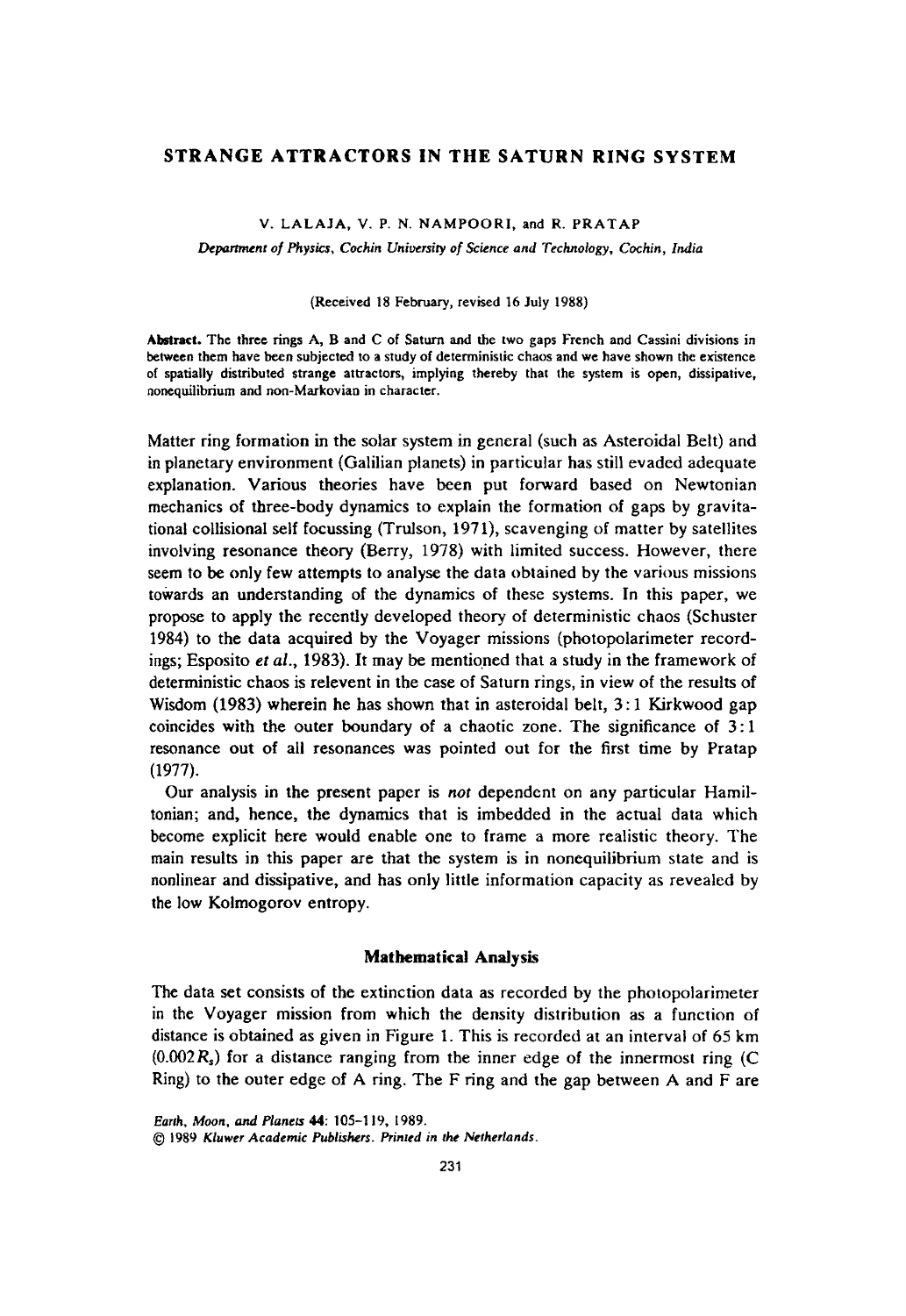

Fig. I. Matter distribution as a function of radial distance from the inner edge of the C ring to the outer edge including F ring. We have considered in this analysis only from the inner edge of C to the outer edge of A ring.

not included in the present analysis, as also the D ring as is supposed to exist between the planet and the C ring. The distance is about  $1.03R$ , and the division of the domain is given in Table I. These readings are given by the sequence

$$
X(l) = X(l_0), X(l_0 + \Delta l), X(l_0 + 2\Delta l), \ldots X(l_0 + N\Delta l), \qquad (1)
$$

where  $\Delta l$  is the distance gap between two consecutive readings. In the present case it is 65 km, and *10* is the innermost edge of the C ring. This sequence is now rearranged in the form of a 'delayed matrix' as

$$
X(l_0) \t X(l_0+\Delta l) \t X(l_0+2\Delta l) \t X(l_0+\Delta l) \t X(l_0+\Delta l) \t X(l_0+\Delta l) \t X(l_0+\Delta l) \t X(l_0+\Delta l) \t X(l_0+(d+1)\Delta l) \t X(l_0+(d+2)\Delta l) \t X(l_0+(d+m)\Delta l).
$$
\n(2)

TABLE I

| Ring/gap     | In units of $R$ |            | Width | $D_{2}$ | $K_2 \times 10^3$ |
|--------------|-----------------|------------|-------|---------|-------------------|
|              | Inner edge      | Outer edge |       |         |                   |
| C            | 1.24            | 1.45       | 0.21  | 1.65    | 1.00              |
| Gap          | 1.45            | 1.53       | 0.08  | 2.81    | 0.83              |
| B            | 1.53            | 1.95       | 0.42  | 4.26    | 2.58              |
| Gap          | 1.95            | 2.03       | 0.08  | 2.55    | 3.20              |
| A            | 2.03            | 2.27       | 0.24  | 1.71    | 1.23              |
| Total system | 1.24            | 2.27       | 1.03  | 1.78    | 0.83              |

Table giving the summary of the present analysis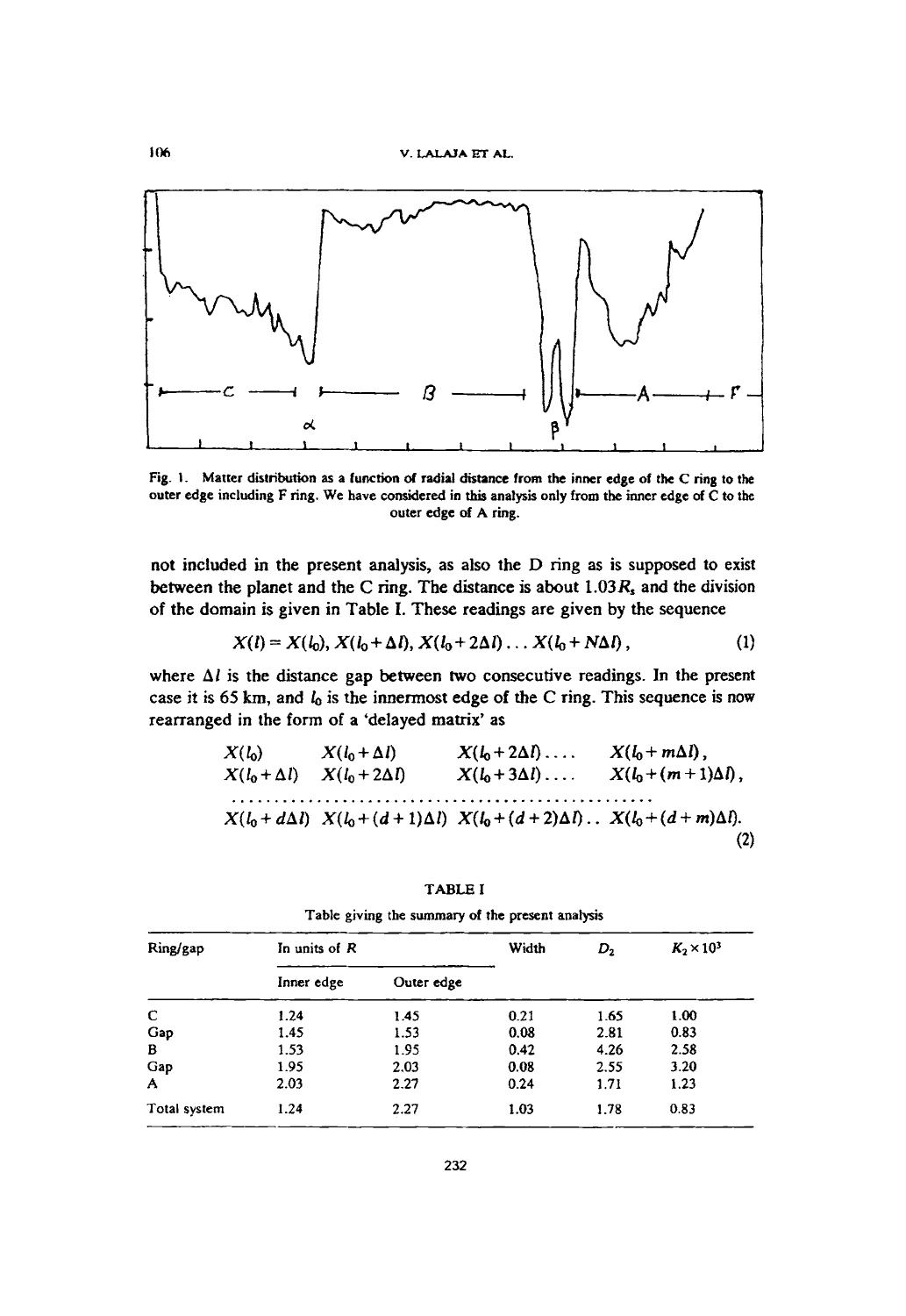The matrix (2) is symmetric by construction and this need not necessarily be a square matrix. If N is even, then the above would be square matrix if  $m = d =$ *N/2.* 

The matrix (2) can be considered as an array of m column vectors defined in a *d* dimensional space and this in general can be written as

$$
\mathbf{X}_i = \{X(l_i), X(l_i + \Delta l), \ldots X(l_i + d\Delta l)\},\tag{3}
$$

where  $l_i = l_0 + i\Delta l$  with *i* being an integer running from 0 to m. We shall now define a correlation function, following Atmanspacher and Scheingraber (1986) as

$$
C_d(r) = \text{Lt} \sum_{N \to \infty}^{N} N^{-2} \Theta(r - ||X_i - X_j||), \tag{4}
$$

where r is any preassigned quantity and  $\| \cdot \|$  is the Euclidian norm of the difference between two vectors  $\mathbf{X}_i$  and  $\mathbf{X}_i$ .  $\Theta(x)$  is the Heaviside function which is unity for  $x > 0$  and zero for  $x < 0$ . Equation (4) gives the number of pairs of vectors whose difference is less than a preassigned r and normalised by  $N^2$ . The choice of rand d will become apparent in the sequel.

If we consider the trajectory of a particle crossing a given plane repeatedly, then if the points at which the trajectory crosses the plane are all confined in a neighbourhood, then this is called the basin of the attractor. *r* in Equation (4) gives a measure of the basin of the attractor. One can use the probability  $p_i (=N_i/N)$ , where N<sub>i</sub> are the number of points at which a trajectory visits a given neighbourhood, to define quantities Dq which are called the *qth* order Hausdorff dimension of the attractor. This is elaborated in a series of papers by Grassberger and Procaccia (1983a, b and references quoted therein). The most significant of  $D<sub>a</sub>$ s however is  $D<sub>2</sub>$  which can be defined in terms of (4).

It has been shown by Grassberger and Proccacia (1983b) that for small *r,*  Equation (4) obeys a power law as

$$
C_d(r) \sim r^{\epsilon} \tag{5}
$$

which means that the points defined in  $(4)$  will all be in a hypercube of dimension  $\epsilon$  with sides r, and this correlation exponent  $\epsilon$  can be obtained as the slope of a linear relation

$$
\log C_d(r) = \epsilon \log(r). \tag{6}
$$

It has been shown that if the data set is generated from a completely stochastic Gaussian white noise, then  $\epsilon = d$  or a plot of slope against dimension would be a straight line making an angle of 45° with the dimension axis (Babloyntz and Destexhe, 1986). However, any deviation from this line would indicate the presence of a deterministic component. Thus the existence of a deterministic component in the data set can be uniquely determined without any recourse to the dynamical equations.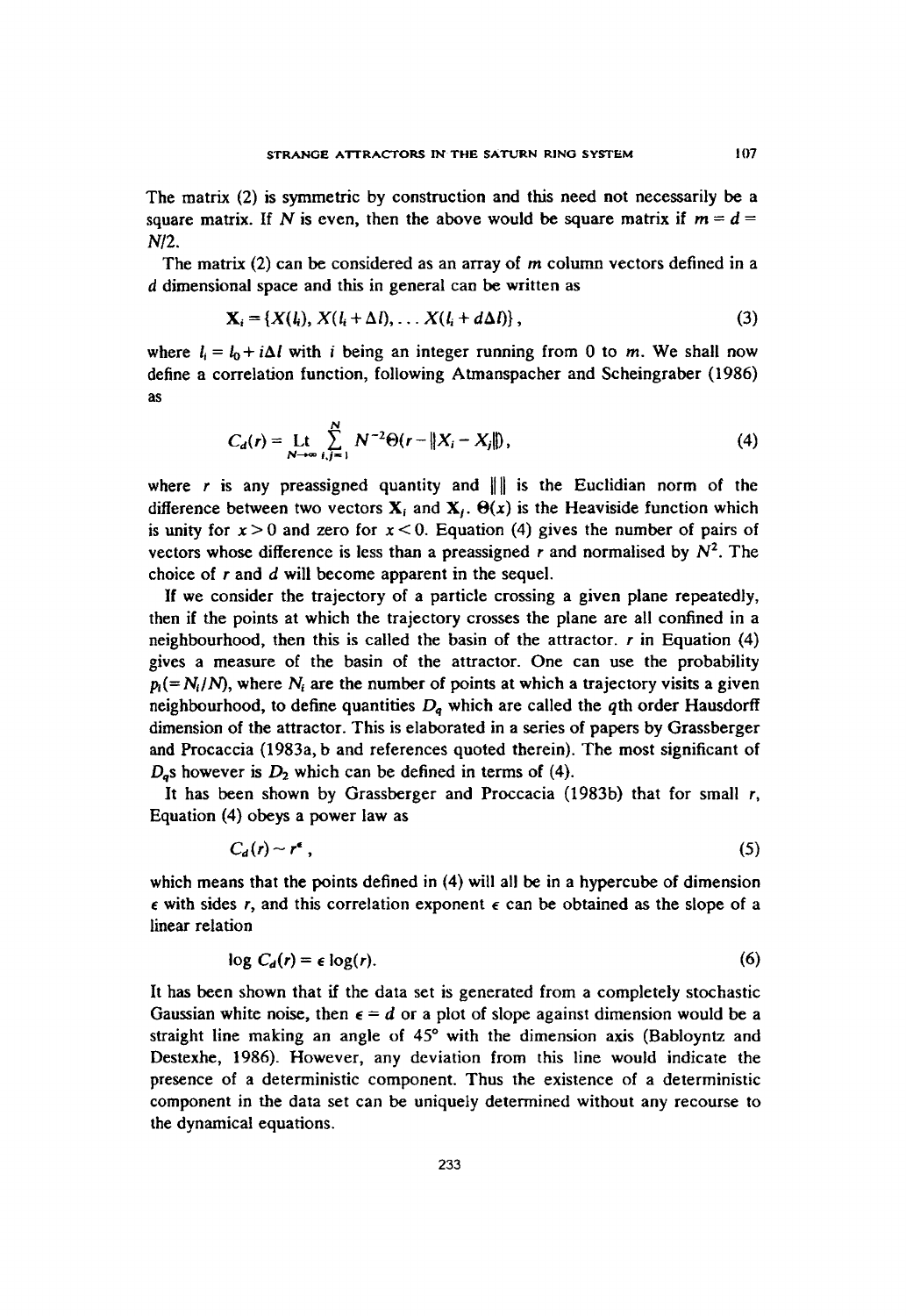We can now define second order correlation dimension  $(q = 2 \text{ in } D_q)$  by making  $(6)$  independent of r and d. We then have

$$
D_2 = \underset{\substack{r \to 0 \\ d \to \infty}}{\text{Lt}} \left[ \log C_d(r) / \log(r) \right],\tag{7}
$$

and this quantity has been shown to be the lowest in the set of  $D_{\alpha}$ s (Caputo and Atten, 1987). This is an invariant of the system and is a static parameter as it is independent of the length or time-scales. It may also be realised that the definition (7) holds good for a nonlincar dissipative system. This is the minimum number of initial conditions which are necessary to characterise the system in the asymptotic limit, or this gives the dimension of the subspace to which the system gets embedded in the phase space. As one can seen in the discussion for the various domains, the curve slope-d, takes off from zero and attains an asymptotic value parallel to the d-axis. Hence *d* should be chosen so as to get this asymptote defined properly.

A second point to be observed is the dimension d at which the curve meets the asymptote line. The part of the curve defined for lower dimension, indicate chaos while that at the asymptotic region represents order. Hence the dimension at which the curve meets the asymptote could denote the boundary between chaos and order. This is what has been observed by Wisdom (1983) and we verified this by a similar analysis and we obtained  $D_2 = 5$  meaning a regular attractor meeting the curve at  $d = 15$  thereby giving the 3:1 Kirkwood gap. This probably could be a significant point which has not been realised earlier, as no importance is attached to the dimension at which the asymptote meet the curve.

We can also define a second invariant quantity, the Kolmogorov entropy as

$$
K_2 = \underset{t \to 0}{\text{Lt}} \ \tau^{-1} \log(C_d/C_{d+1}), \tag{8}
$$

where  $\tau$  is the sampling interval.  $K_2 > 0$  is a sufficient condition for deterministic chaos, and hence can be used to quantify the degree of chaos. It should be realised that while  $D_2$  is a static parameter independent of time and length scales, *K2* is a dynamic parameter very sensitive to scales in the system. We shall evaluate these quantities for the various parts of the ring and gap systems and are given in the next section. In the present analysis, we have used the method developed by Abraham *et al.* (1986) for small data sets. This has been used with great success in other fields (Lalaja *et al.,* 1987; Pratap *et al., 1987).* 

# **Results**

In the ensuing analysis we do not presuppose a Hamiltonian structure for the system or any other specific interaction. We shall present results in two different  $sets - of the rings as well as gaps. The last section is on the ring system taken as a$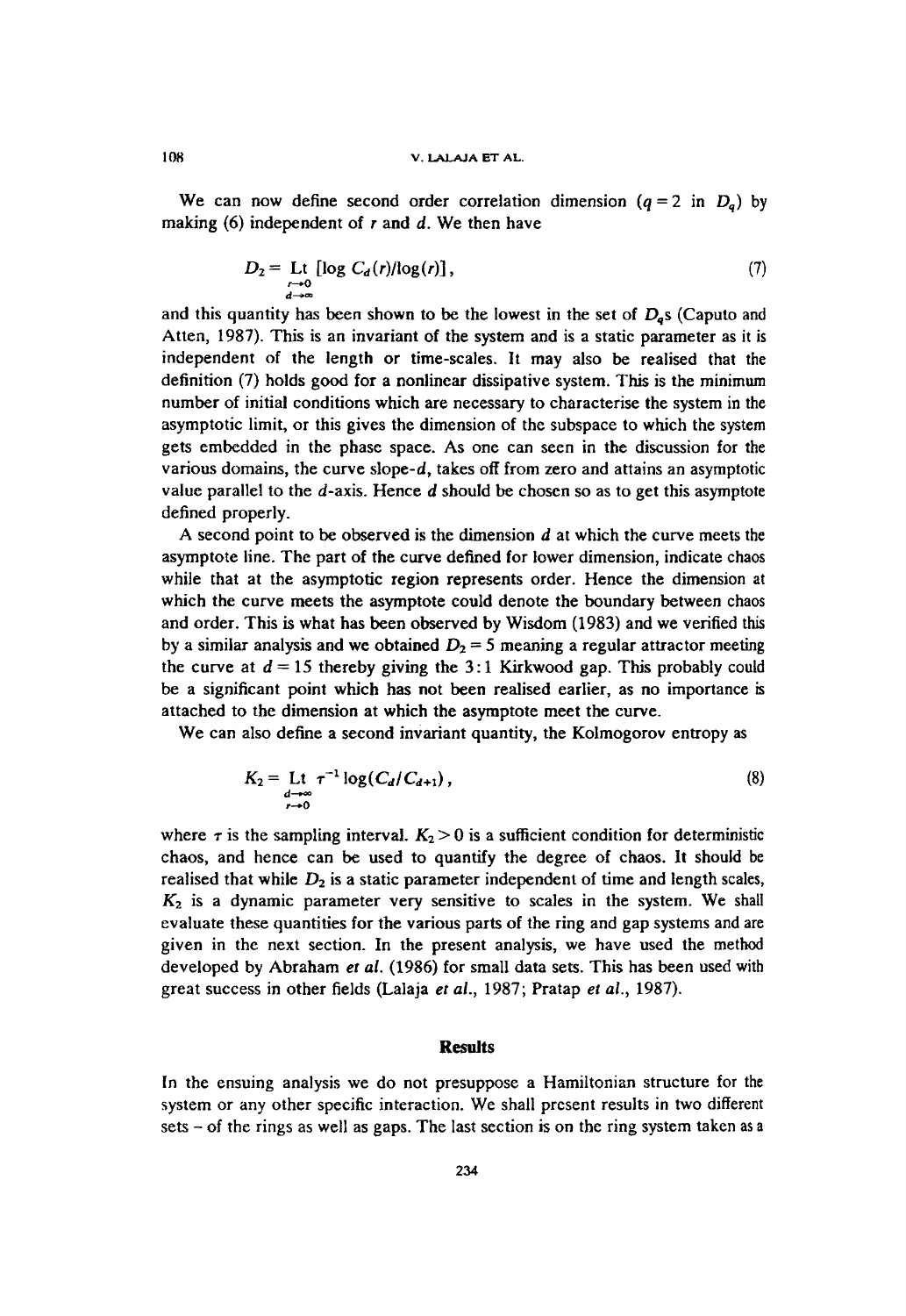whole showing that it does not exhibit the various characteristics of the individual components. The fact that the system consists of a spatial distribution of a large number of strange attractors however can be inferred from the existence of plateaus in the slope vs dimension curve. The results are discussed in the last section. We have also indicated in this section the future direction in which this work will be continued.

# C RING

This ring is the one closest to the planet that we are considering. and experience strong gravitational effect. The inner edge of this ring is at a radial distance of 0.2 $R$ , from the planet's surface and has a width of 0.21 $R$ , or  $1.3 \times 10^4$  km. Figure 2(1) gives the plot of log  $C_d(r)$  vs log(r) for the various dimensions d, the left hand side outermost is of dimension 1 and we evaluated upto 30 dimensions. In the figure, we have given about 25 dimensions to avoid overcrowding. The curvc  $d = 1$  has some structure, but as  $d$  increases, these structures disappear even though some small wobbles do persist. Such wobbles do not appear in other dynamical systems such as neural networks (Lalaja et al., 1987) and, hence, does not seem to be an artifact due to smaller data set. We measure the slope of each curve and plot it against the dimension in Figure 2(ii)a. The curve attains a saturation value of 1.65. In this figure we have drawn a line (b) at  $45^{\circ}$  to the



Fig. 2(i). Plot of log  $C_d(r)$  against log(r) for C ring. In this r is not the radial distance, but the parameter introduced in Equation (1).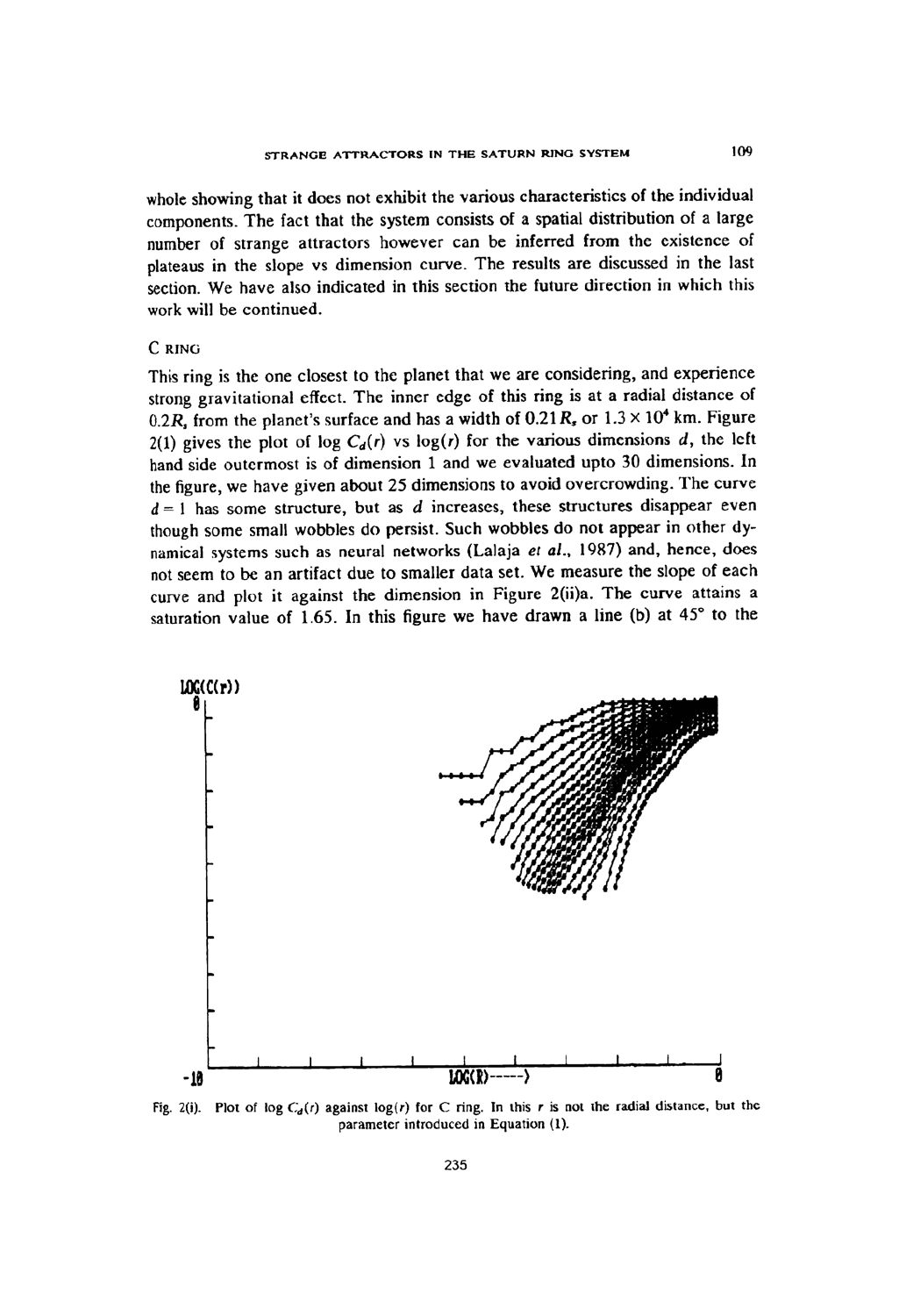#### 110 v. LALAJA ET AI..



Fig. 2(ii). The plot gives three curves: slope vs dimension  $d$  (a) for the curves in Figure 2(i) the same for a completely stochastic case (b) and the plot of points *K2* against d, (c). The asymptote is given by the straight line.

X-axis along which all the points would lie if the process is totally stochastic. Hence the deviation from this line indicates the existence of a deterministic part. The initial points for small dimensions indicate the noise component, while the asymptotic value gives the characteristic dimension of the attractor. The non. integer characteristic dimension indicates the existence of a strange attractor. The points we have plotted give the second Kolmogorov entropy - the most important component in the family of Kolmogorov entropies (Caputo and Atten, 1987). The line (c) drawn in the Figure 2(ii) is the asymptotic value of  $K_2$ . It may be mentioned that  $K_2$  is a sensitive parameter while  $D_2$  is a static parameter. Hence, the presence of multiple frequencies and length scales in the system would get reflected in this.

# BRING

It may be noted that the log  $C_d(r)$  vs log(r) do not show much of wobbles for the initial dimensions, but starts appearing in the higher dimensions. We have evaluated correlations only upto  $r = 1$  and hence the curves do not converge to log  $C_d(r) = 0$ . But the curves do converge to  $C_d(r) = 1$  if we take higher values of r. However we did not go for the same, since we need only the slopes and these do not change as r is increased beyond 1.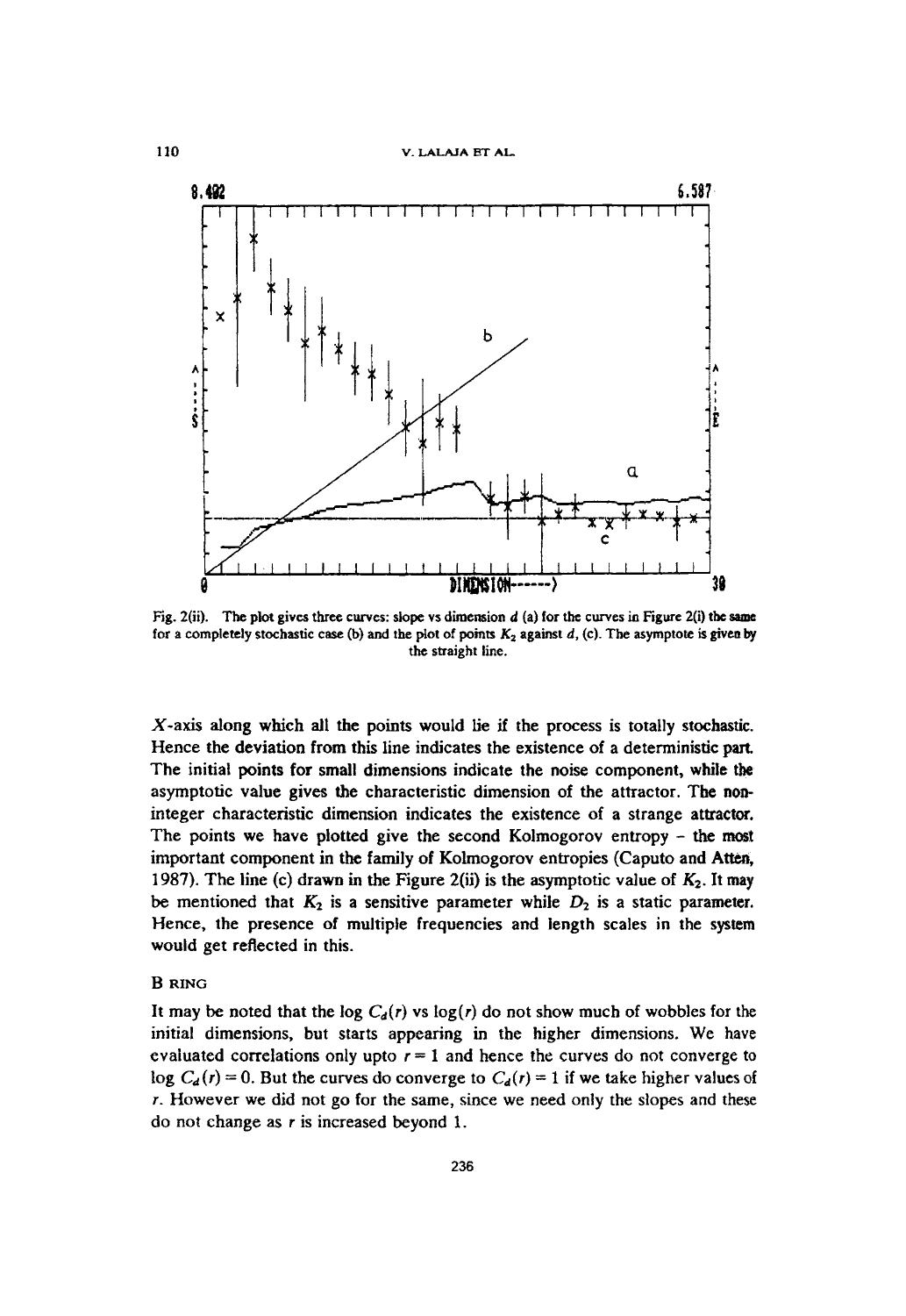

Fig. 3(i). Curves giving log  $C_4(r)$  against log(r) for B ring - the largest in the system.



Fig. 3(ii). For tbe curves given in 3(i), the slope is plotted against *d* (a) the stochastic case (b), and the  $K_2$  entropy (c).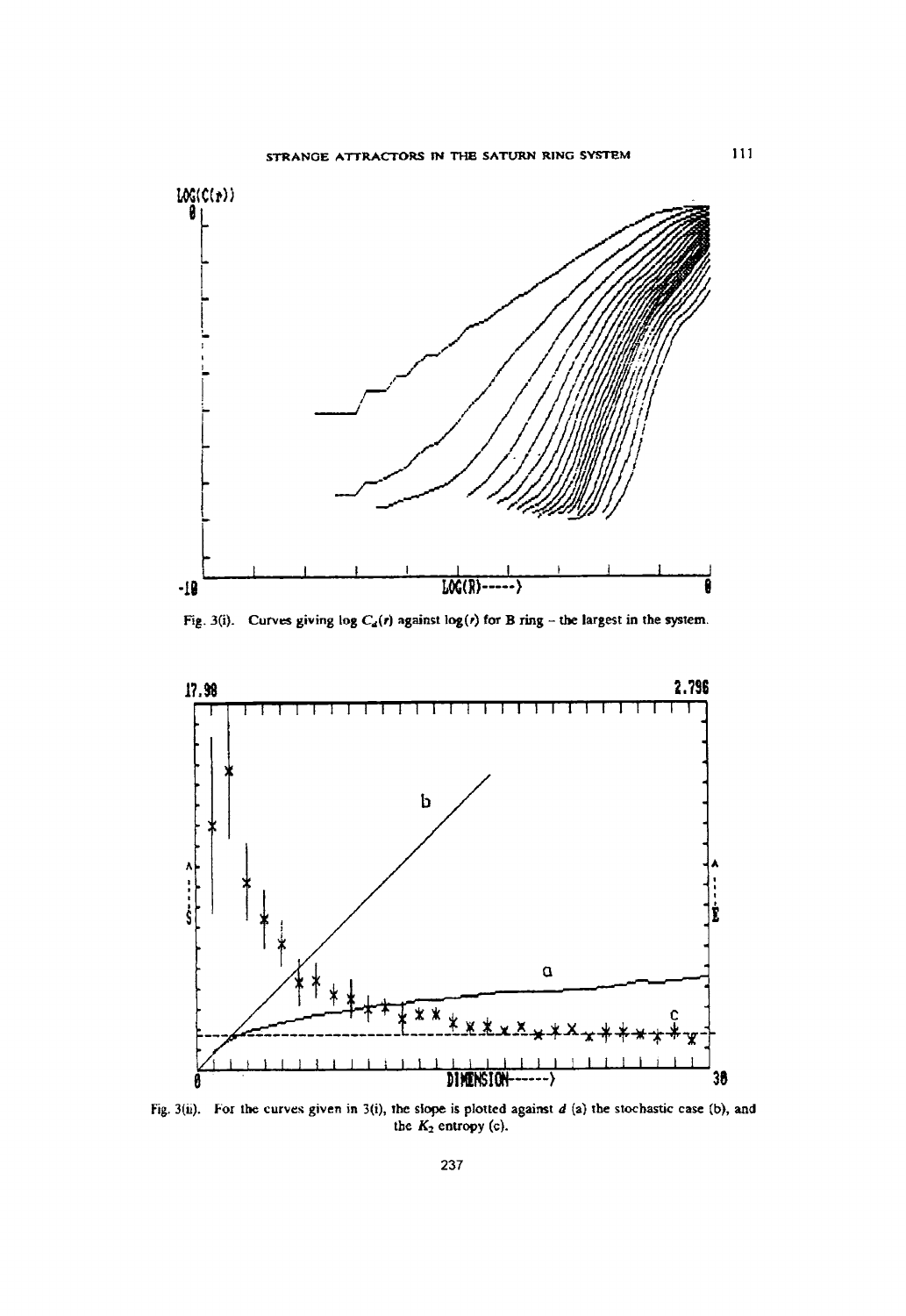### 112 v. LALAJA ET AL.

It may be mentioned that Figure 3(ii)a does show plateaus indicating the presence of more than one basin of attractors and if we take the mean of this, we get the characteristic dimension as 4.26. The asymptotic value of  $K_2$  given by Figure 3(ii)c however is well defined and gives the value 2.58.

# A RING

This is the outermost ring we have considered here and experience less of gravitational force, as compared to others. The Voyager, however, observed knots and kinks in this ring system as well as concentric ring structures within the system. In the curves log  $C_d(r)$  vs log(r), structures start appearing from the smaller dimensions onwards as is evident in Figure 4(i). These structures are indeed real and shows that there are more than one strange attractor in the system. To separate the various components however would be difficult and shall be looked into later on. This also became obvious in the slope vs dimension. As *d*  increases, the attainment of the asymptotic value is slow. This is given in Figure 4(ii)a, and this implies that the deviation from the stochastic line (b) is slow. This is also apparent in the  $K_2$  entropy plot in Figure 4(ii)c wherein there exists oscillatory character, which dies down as *d* increases. Probably one can get an asymptotic value  $D_2$  for larger dimension. The existence of more than one attractor (regular or strange) in the system is quite apparent. It has a  $D_2$  value of about 1.71 and  $K_2 \sim 1.23$ . These values, are however, only tentative.



Fig. 4(i). Graph depicting log  $C_4(r)$  vs log(r) for A ring - the outermost one considered here.

238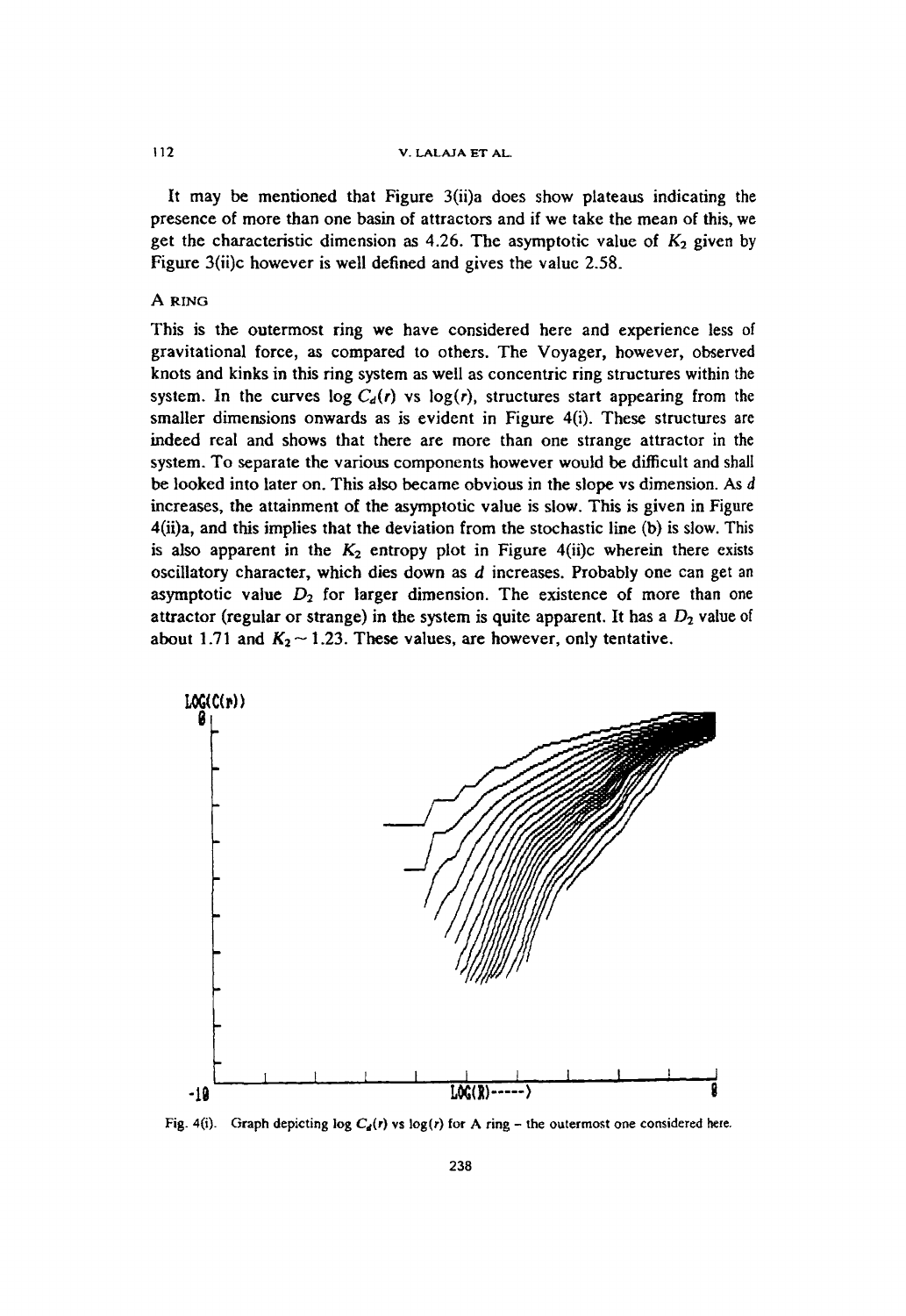

Fig. 4(ii). The plot of slope from 4(i) against  $d$  (a), and  $K_2$  vs  $d$  (c). (b) gives the completely stochastic case.

#### **Gaps**

We shall carry out a similar analysis for the two gaps  $-$  between  $C$  and  $B$  rings (French division) and B gap - between B and A rings (Cassini division).

# C<sub>GAP</sub>

The curve log  $C_d(r)$  vs log(r) for this region is given in Figure 5(i). A regular structure in the curve starts appearing right from the first dimension onwards, and as *d* increases, the step like structure also become more and more dominant. This manifests itself in a peculiar manner in the slope vs dimension Figure 5(ii)a. There does not exist a clear-cut asymptote, nor are the points along the stochastic line (b). The curve could be considered as a combination of large number of step curves, which shows the presence of more than one attractor. This is also evident from the *K2* points distribution where these points exhibit a complicated oscillatory structure Figure 5(ii)c.

# B GAP

Unlike the C gap, B gap or Cassini division is better structurewise. Structures start appearing as dimension increases and here again, the curves converge to unit correlation for large  $r$ . This is given in Figure 6(i). The curve in Figure 6(ii)a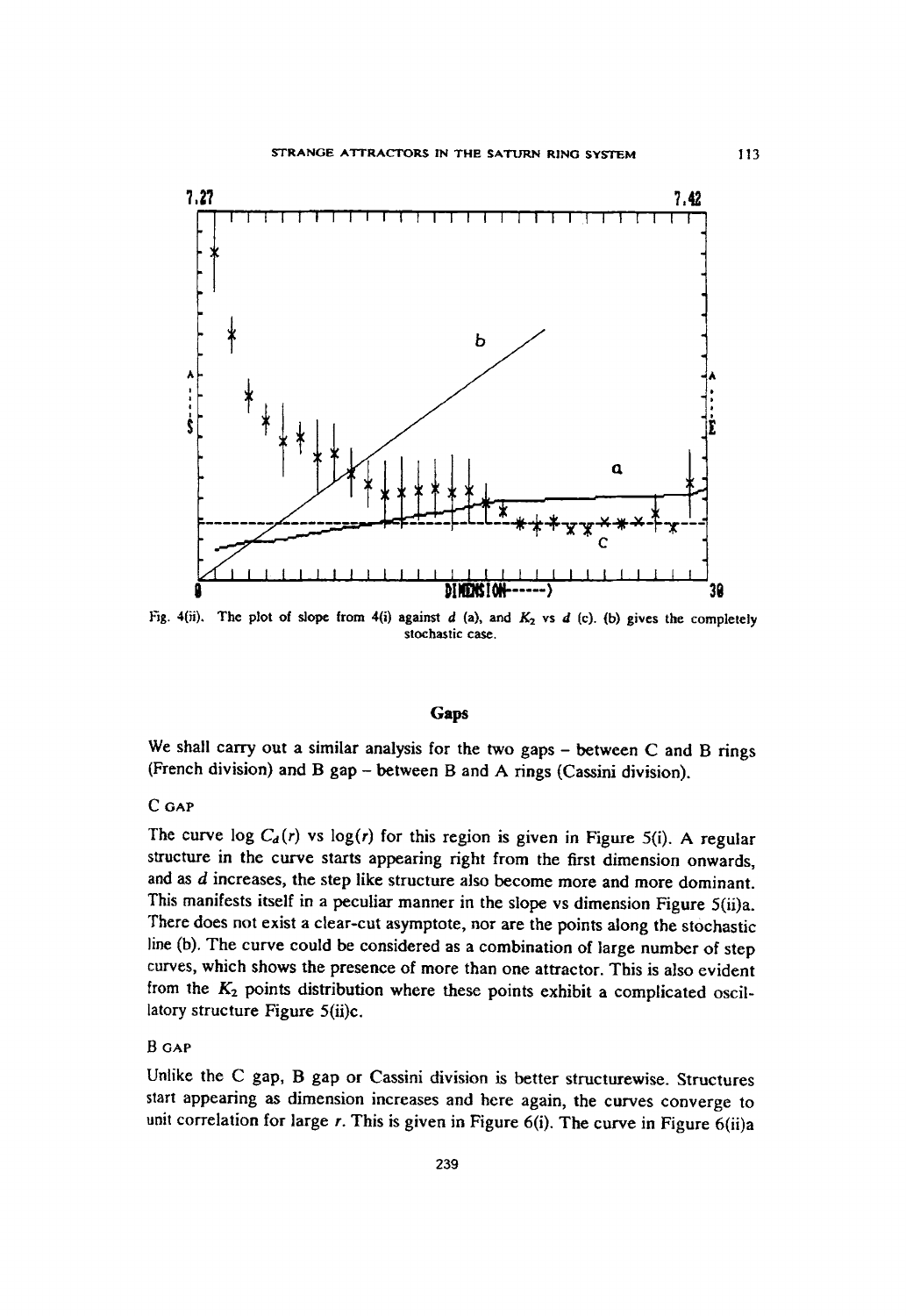

Fig. 5(ii). Slope derived from 5(i) against  $d$  (a), and  $K_2$  against d (c),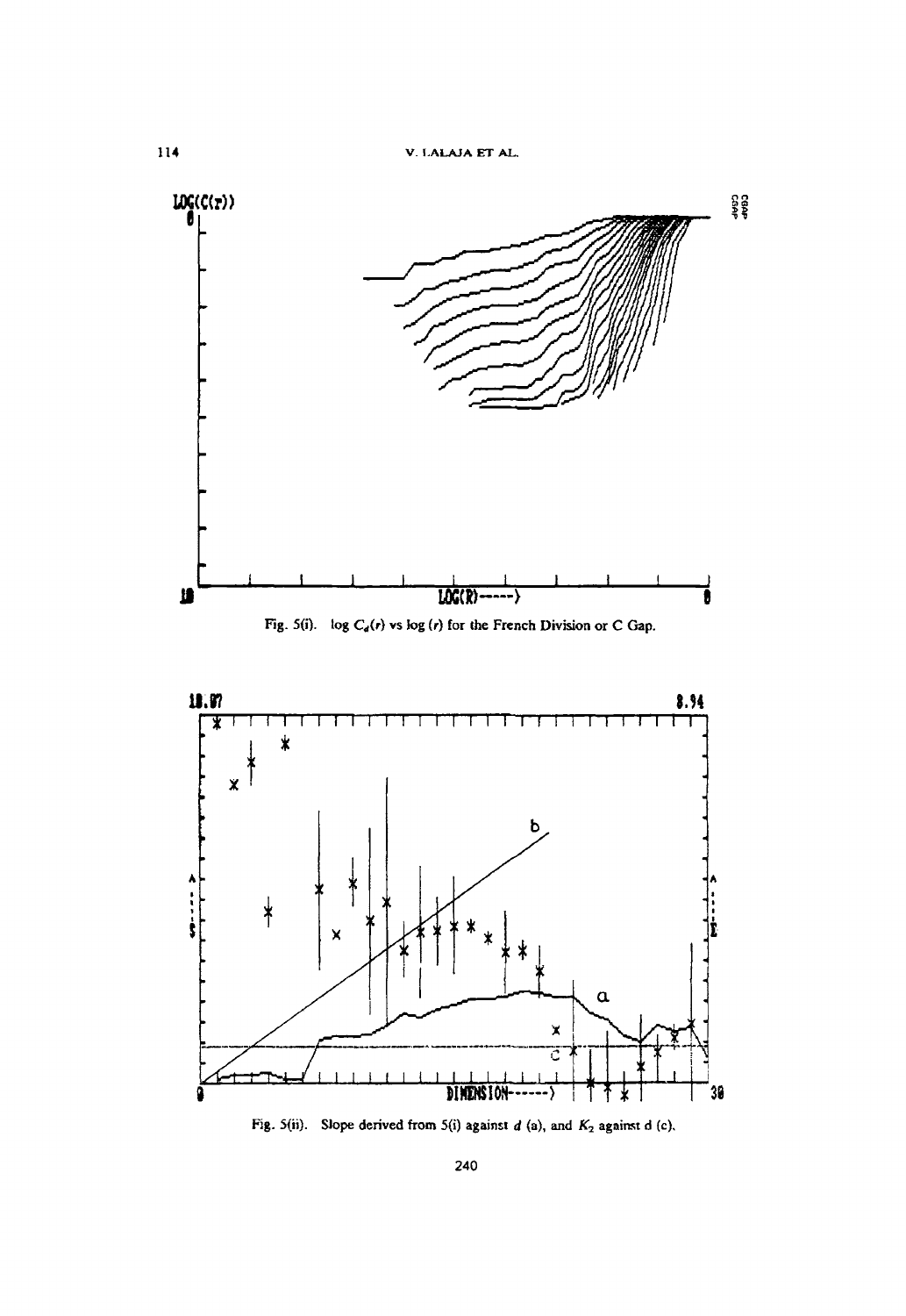

Fig. 6(ii). Slope vs. d (a) and *K2* vs d for the Cassini Division. The slochastic line is given by the line b.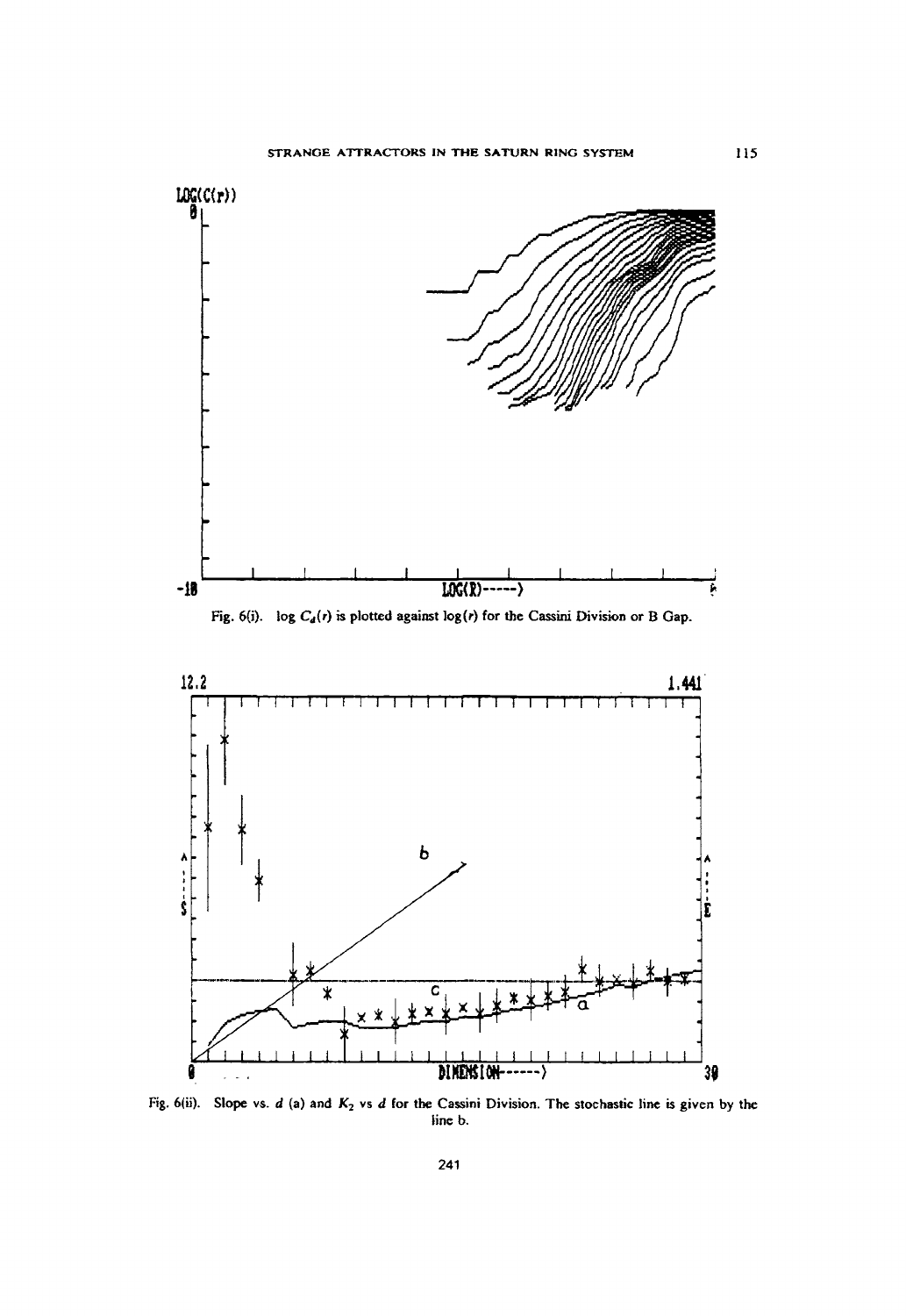# J 16 v. LALA1A ET AL.

however do not show any sign of convergence in the asymptotic limit for the number of dimensions we have taken here. One does require a large number of dimensions which implies a larger number of closer data. The curve shows horizontal portions for dimension around 10, but takes off as dimensions go beyond 20. The curve 6{ii)c depicting the Kolmogorov entropy also exhibit a peculiar behaviour. It does show a saturation beyond dimension 20.

### Ring System as a Whole

Figure 7(i) gives the correlation curve for the entire ring system, for a range of *1.03Rs* or about 62000 km. As one can easily realise, the curve is not a sum of the previous ones, but has a different structure. There are pronounced wobbles in the diagram, implying distinct domains having different slopes. This manifests itself in the formation of plateaus in the various dimension ranges. Figure 7(ii)a, clearly implies the presence of various attractors having different characteristic dimensions. This is also quite evident from the fact that the deviation from the stochastic curve Figure 7(ii)b is also very clearly pronounced. In the plot for  $K_2$ Figure 7(ii)c, the ratio  $\log [C_d(r)/C_{d+1}(r)]$  oscillates for lower dimensions but steadies itself as d increases. It is however evident that one would not be able to get details of the earlier curves from this one. It has a characteristic dimension of 1.78 and a low  $K_2$  value of  $0.87 \times 10^{-3}$ .



Fig.  $7(i)$ . The entire ring system from the inner edge of C to the outer edge of A is taken as a single unit and the log  $C_d(r)$  vs log(r) is plotted.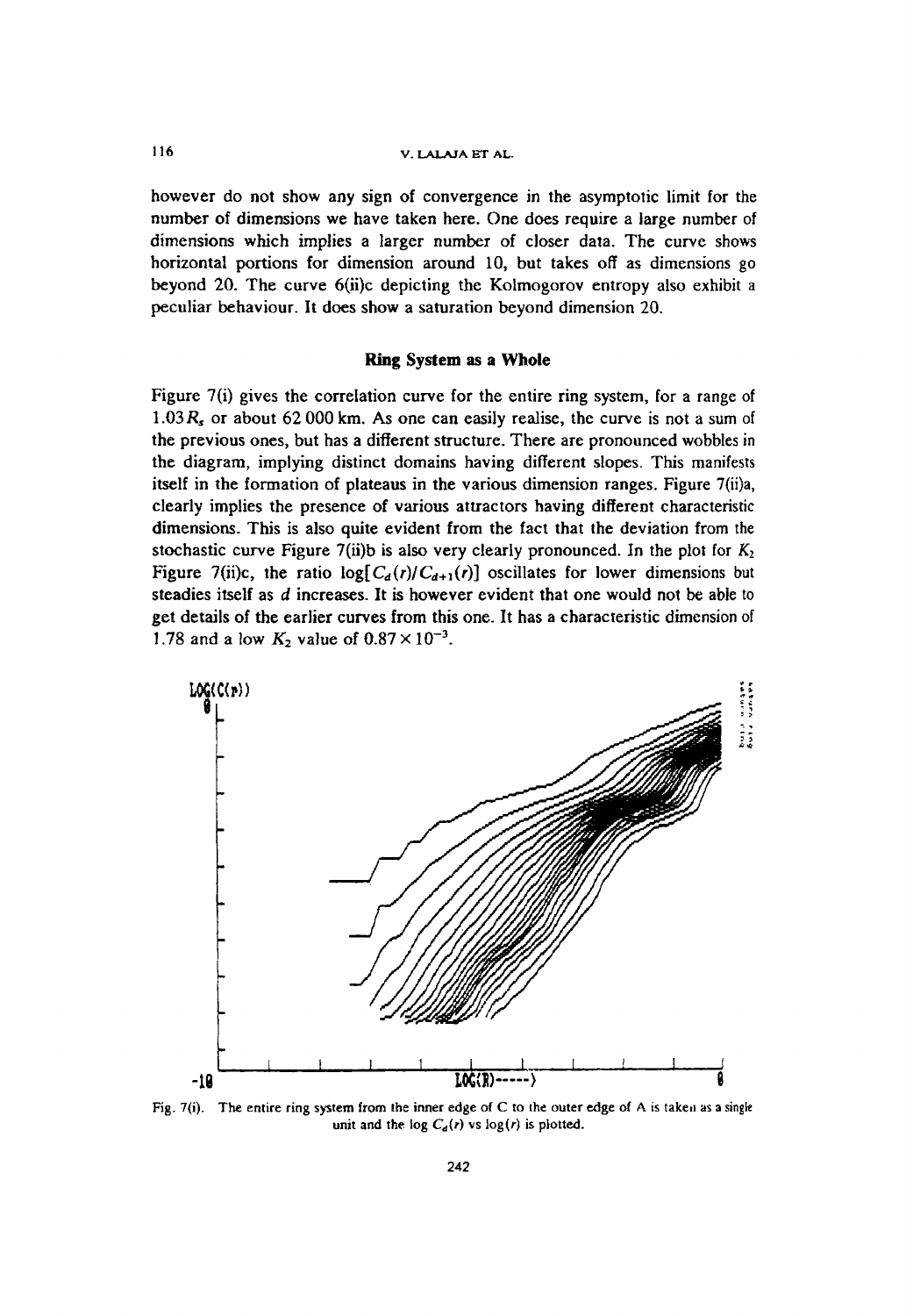

Fig. 7(ii). The slopes from 6(i) is plotted against dimension  $d$  (a)  $K_2$  against  $d(c)$ .

#### **Conclusions**

The results of this analysis is given in Table I, and also in Figure 8. Some of the interesting features are that the characteristic dimension increases radially, comes to a maximum around the B ring and then shows a steady decrease, while *K2* strikes a peak value around the Cassini gap and then decreases. This shows a phase lag between the dimension and the Kolmogorov entropy. An inspection of the dimensions reveal that all the attractors are strange and if we consider the total ring system, we get again a strange attractor. This is quite contrary to the result one obtains in the asteroidal belt wherein we get a regular attractor of dimension 5 for the system. We may conclude that the strange attractor for the total tystem is a consequence of a large number of interacting strange attractors, while if we extend this to the asteroidal system we can have a similar conclusion viz., a system of strange attractors resulting in the formation of a regular attractor. This implies that the Saturn ring system is chaotic piecewise as well as in total while in the asteroidal belt, the total system is a regular attractor, and is an example of chaos inducing order.

In this analysis, we followed a division of data based on density distribution. The main conclusion is that the Saturn rings form an open, dissipative, and non Markovian system consisting of more than one characteristic scale, manifesting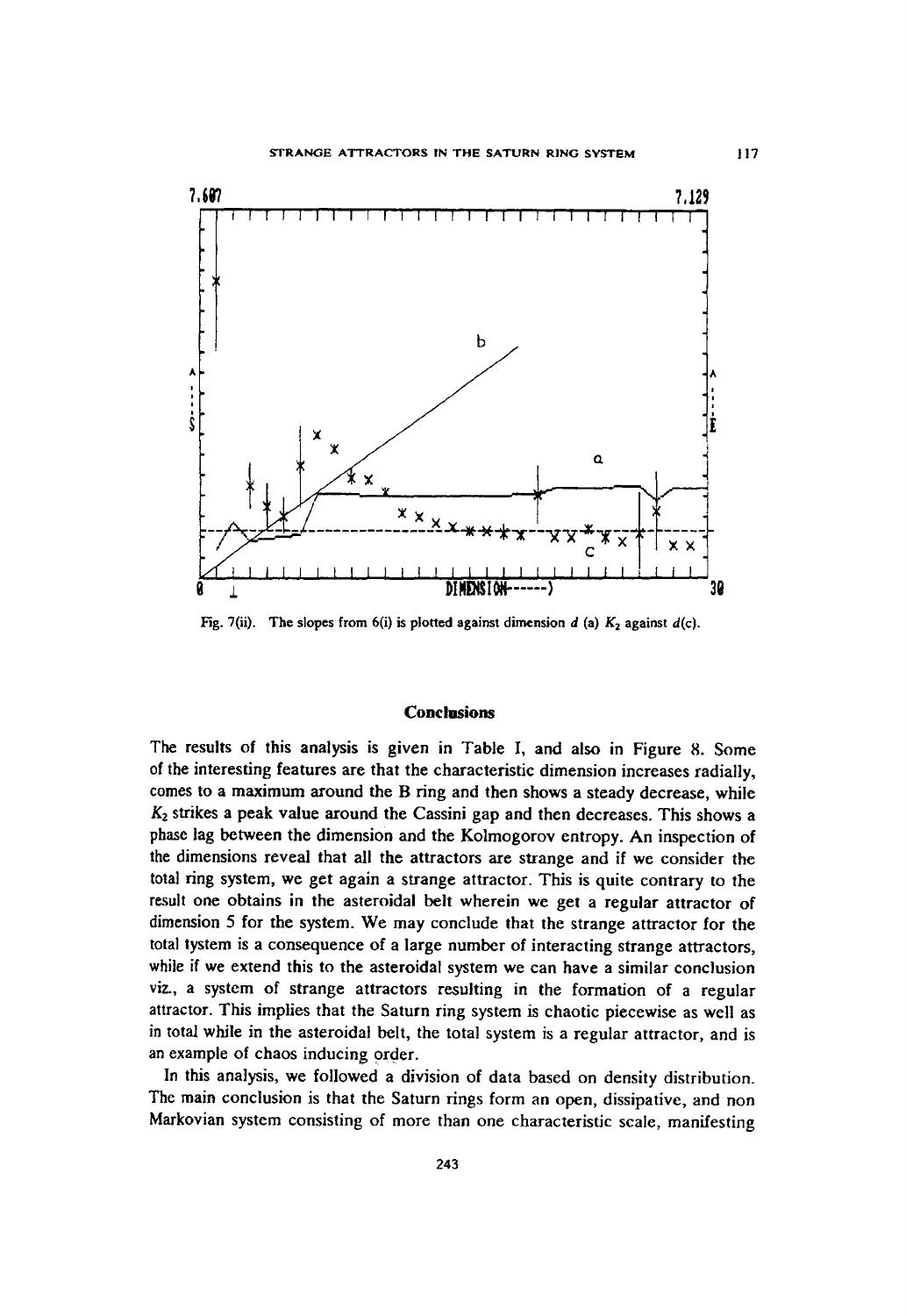

Fig. 8. The results given in the table is plotted against distance from the surface of the planet. This reveals the relation (if any) between  $D_2$  and  $10^3$   $K_2$ . Here the solid line is for  $K_2$  and the dashed line is for  $D_2$ .

itself in a collection of spatially distributed strange attractors (Schuster, 1984). Hence in developing a statistical mechanics of the system, it would be more realistic to consider a collection of strange attractors mutually interacting, giving rise to a resultant strange attractor or a regular one.

We are extending this by studying the autocorrelation of matter in these rings.

# **Acknowledgement**

LV and RP would like to acknowledge financial support from Department of Science and Technology, Government of India through the grant 3(1l)/82-STP 111.